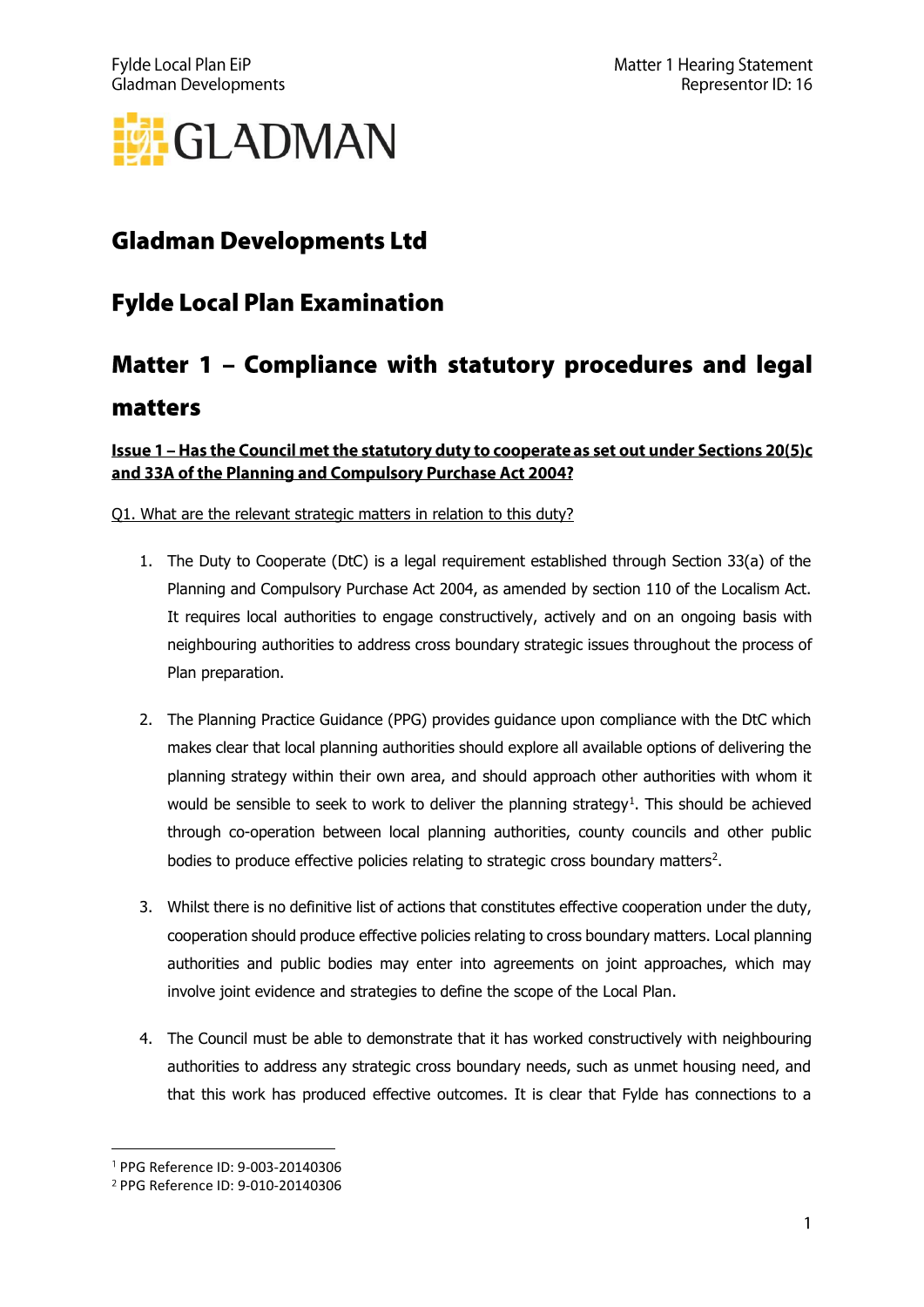number of surrounding authorities within the Housing Market Area (HMA) and is affected by the influence of a dynamic market area. It is important to note that the DtC is a process of ongoing engagement and collaboration and that it is intended to produce effective policies on cross boundary strategic matters<sup>3</sup>. Therefore, the Council will need to continue to engage and work with its neighbouring authorities to satisfactorily address cross boundary strategic issues.

5. Whilst Fylde Borough Council (FBC) have sought to engage with its neighbouring authorities, Gladman has serious concerns regarding whether full objectively assessed housing needs and unmet housing needs arising from neighbouring authorities will be met. This matter is discussed further below.

Q2. Has the Council maximised the effectiveness of plan-making activities by engaging constructively, actively and on an on-going basis with the prescribed bodies, in the preparation of the Plan in the context of these relevant strategic matters? In particular:

- a. What has been the nature of any cooperation and have any mechanisms or formal agreements been established? Is the Memorandum of Understanding by authorities within the Fylde Coast Housing Market Area (HMA) up to date and effective in this regard?
- 6. Whilst the Council to some degree has sought to work with the wider HMA, Gladman do not consider the Memorandum of Understanding (MoU) prepared by FBC to be up-to-date. The DtC Statement of Compliance was prepared in August 2016 to support the publication version of the Plan and does not appear to be updated since this time. It is therefore difficult to consider whether agreements have now been reached in addressing unmet housing needs and other strategic issues of relevance.
- 7. As highlighted in our response to the authority's publication Plan, §3.23- 3.26 of the Council's DtC Statement of Compliance state that the Council is unable to assist in meeting unmet housing needs from Wyre Borough Council due to uncertainties relating to outstanding evidence studies for issues such as to highway capacity, flood risk and Green Belt. Table 13 of Appendix 1 also states that Fylde is unable to accommodate any unmet needs if such a request is made. This appears to be contrary to FBC's statement at §3.26 which suggests that the Council is committed to working with Wyre and its other neighbours, once the evidence base relating to Wyre's constraints is complete.
- 8. Given that the MoU has yet to be updated to take account of Wyre's request to meet unmet housing needs, and the current level of uncertainty as to whether this issue has been effectively addressed, it remains unclear whether the Council has effectively discharged the Duty.

<sup>&</sup>lt;sup>3</sup> PPG Reference ID: 9-011-20140306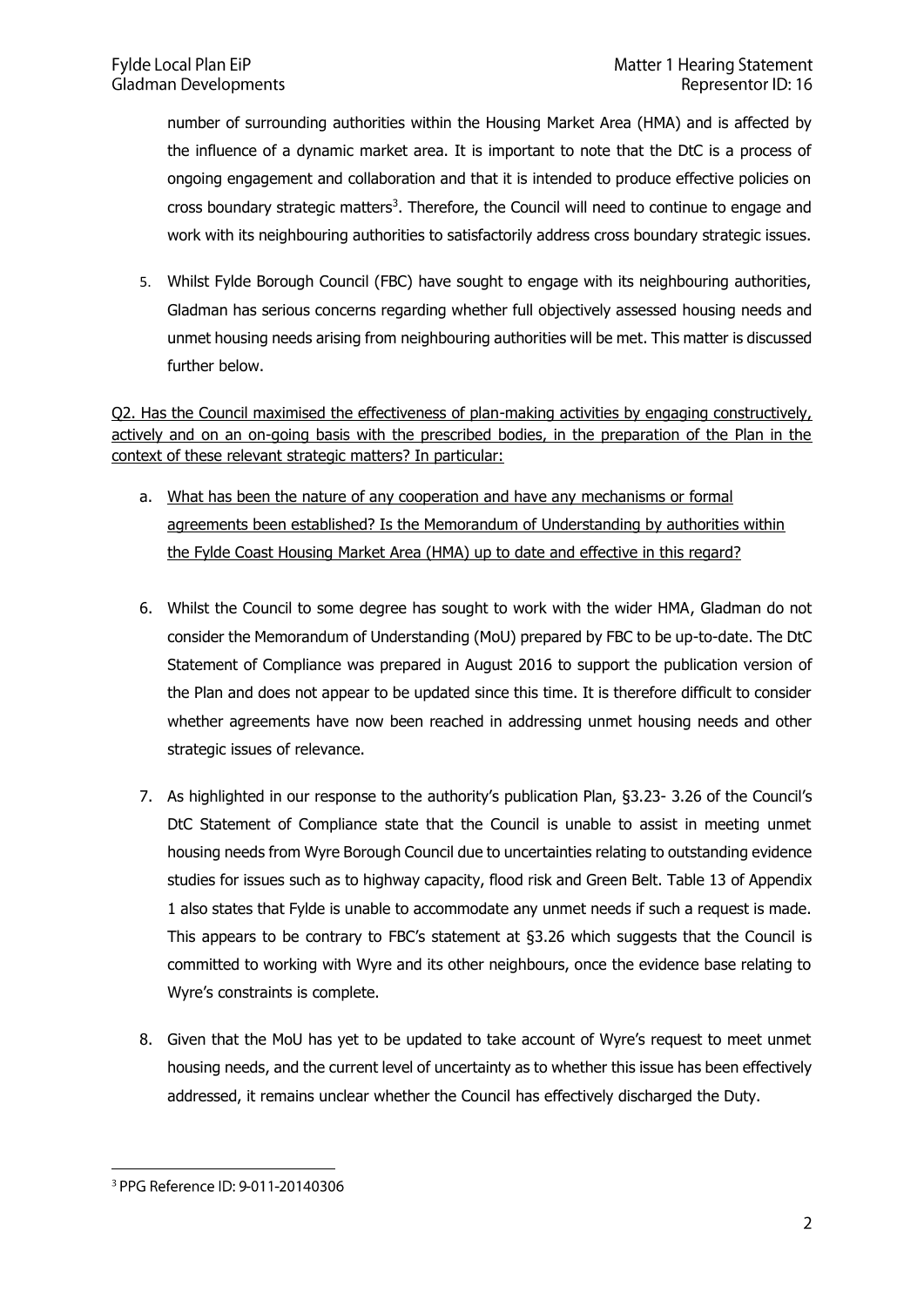- b. Has the Council tried to resolve any issues through cooperation and what have been the outcomes? and
- c. Is there robust evidence to support the cooperation activities that have taken place
- 9. It is Gladman's view that FBC and the authorities in the wider HMA will be able to respond to this issue more effectively. However, from the evidence supporting the Plan it does not appear that these issues have yet been resolved.
- 10. Gladman consider that, on the basis of the FBC's Duty to Cooperate Statement, there is evidence to demonstrate that cooperation with the relevant authorities and bodies has taken place to some degree. However, in the absence of firstly a finalised and agreed SOCG or an updated MoU and secondly the completion of the ongoing and important studies relating to wider strategic issues, it is difficult to reach any conclusions as to whether this engagement has actually been constructive and indeed effective.
- 11. Certainly, it is the case that in terms of positive outcomes from this engagement, the Council has sought to provide some unmet needs relating to employment land but it remains unclear whether the Council will assist in meeting the housing needs of authorities in the wider HMA. The position that we now see is therefore somewhat out of kilter with the National Planning Policy Framework's aspiration of cooperation resulting in a 'final position where plans are in place to provide the land and infrastructure needed to support current and projected future levels of development'<sup>4</sup> .

Q2. Has the Council maximised the effectiveness of plan-making activities by engaging constructively, actively and on an on-going basis with the prescribed bodies, in the preparation of the Plan in the context of these relevant strategic matters? In particular:

- a. Has the cooperation led to an agreed mechanism for the delivery of unmet housing needs within the HMA?
- 12. The Local Plan does not make any provision to accommodate the unmet housing needs of neighbouring authorities. The DtC Statement of Compliance has not been updated and is therefore assumed that no mechanism for the delivery of unmet housing needs within the HMA has been agreed.
- 13. Whilst it is acknowledged that Wyre's unmet housing needs figure in particular has yet to be established, the Plan as currently proposed does not allow for any effective mechanism to accommodate unmet housing needs and is therefore unsound.

<sup>&</sup>lt;sup>4</sup> NPPF Paragraph 181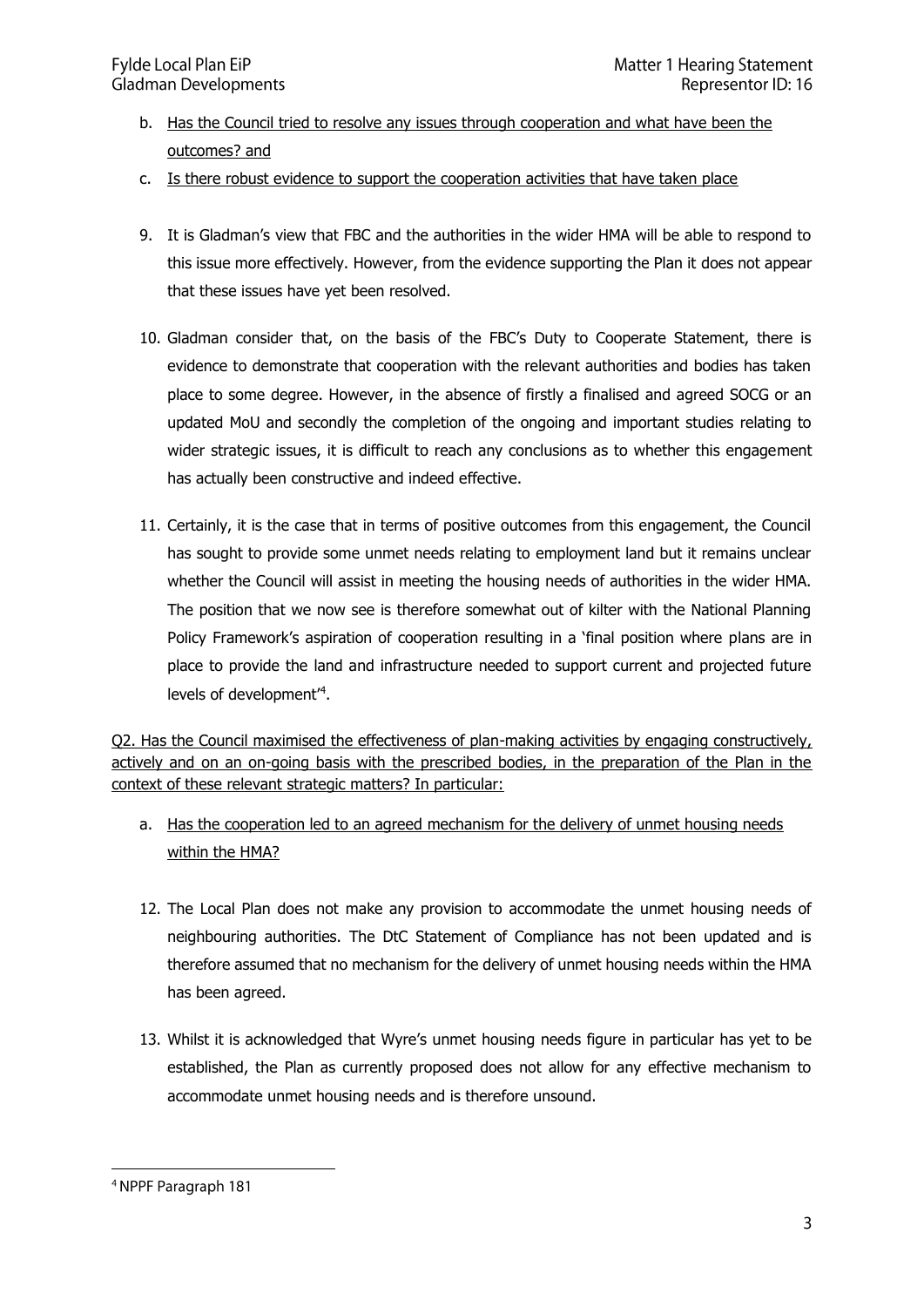- b. Is there an obligation for Fylde Council to ensure that the objectively assessed need for the HMA as a whole is met?
- 14. Yes. The Framework makes clear that to boost significantly the supply of housing, local planning authorities should 'use their evidence base to ensure that their Local Plan meets the full, objectively assessed needs for market and affordable housing in the housing market area, as far as is consistent with the policies set out in this Framework, including identifying key sites which are critical to the delivery of the housing strategy over the plan period.'
- c. Should the Plan include a commitment to help meet any unmet housing needs or to review the Plan?
- 15. The Local Plan should make a commitment to ensure that the Council will assist neighbouring authorities in the HMA to meet any unmet housing needs or to review the Plan.
- 16. Whilst Gladman do not in general support the use of early plan reviews, particularly where there are serious concerns regarding unmet housing need, it is acknowledged that this may be pragmatic in a situation when the scale of unmet housing need is yet to be fully identified.
- 17. To ensure effective cooperation, the Councils across the HMA will need to sustain joint working with concrete actions and outcomes i.e. through the immediate review of the Local Plan working together with the wider HMA to identify strategies to accommodate the HMA's unmet housing need. Should the Plan proceed in its current form this should only be on the basis of a firm commitment to an immediate review of the Plan with an accompanying revised Local Development Scheme which makes clear the Council's intentions and objectives and what timeframe the review process will be enacted upon.